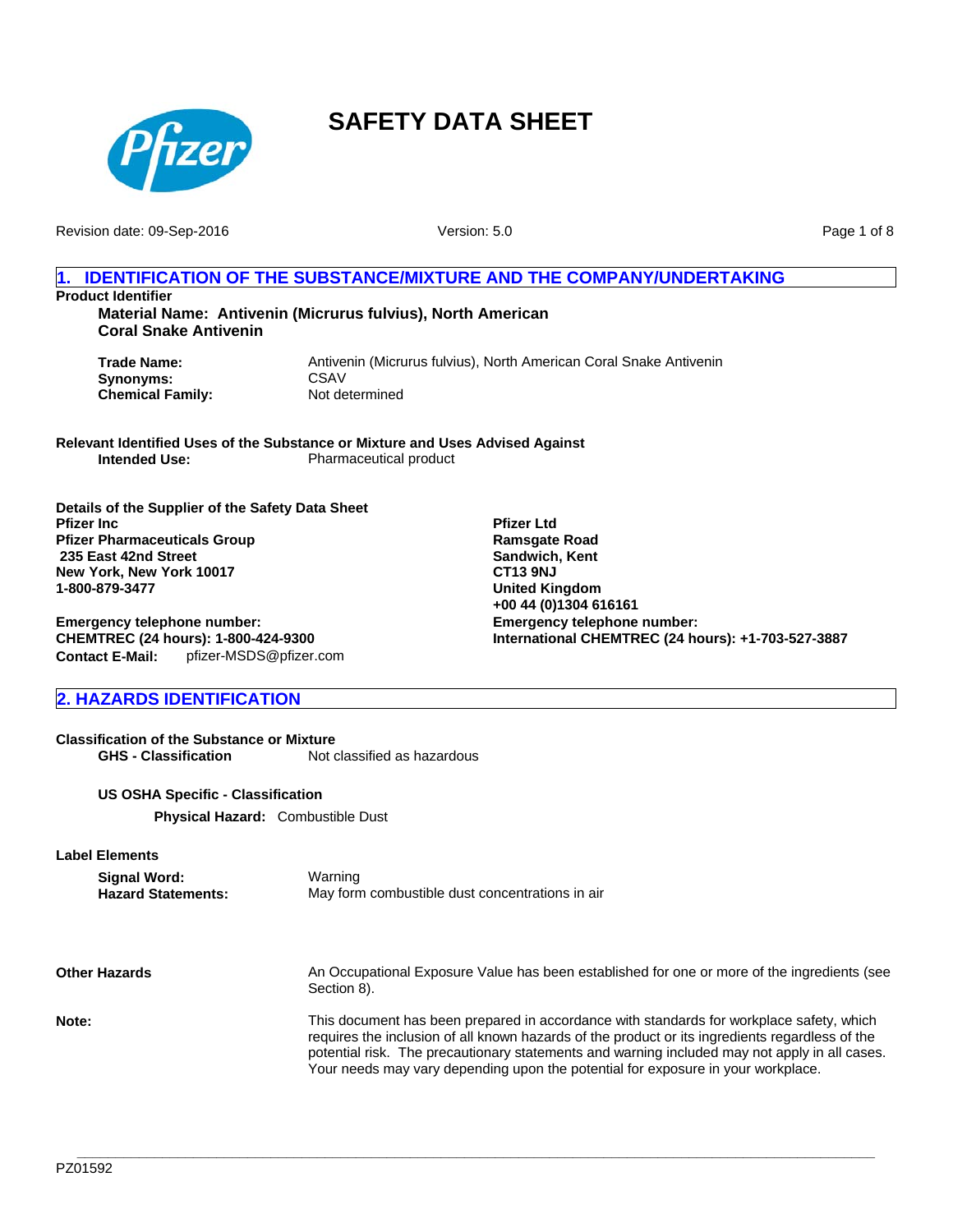## **3. COMPOSITION / INFORMATION ON INGREDIENTS**

#### **Hazardous**

| Ingredient                      | <b>CAS Number</b> | EU                   | <b>GHS Classification</b>               | %    |
|---------------------------------|-------------------|----------------------|-----------------------------------------|------|
|                                 |                   | <b>EINECS/ELINCS</b> |                                         |      |
|                                 |                   | List                 |                                         |      |
| Serum for Coral Snake Antivenin | Not Assigned      | Not Listed           | Not Listed                              |      |
| <b>PHENOL</b>                   | 108-95-2          | 203-632-7            | Acute Tox. 3 (H301)<br>STOT RE 2 (H373) | 0.25 |
|                                 |                   |                      | Muta. 2 (H341)                          |      |
|                                 |                   |                      | Skin Corr.1B (H314)                     |      |
|                                 |                   |                      | Acute Tox. 3 (H331)                     |      |

**\_\_\_\_\_\_\_\_\_\_\_\_\_\_\_\_\_\_\_\_\_\_\_\_\_\_\_\_\_\_\_\_\_\_\_\_\_\_\_\_\_\_\_\_\_\_\_\_\_\_\_\_\_\_\_\_\_\_\_\_\_\_\_\_\_\_\_\_\_\_\_\_\_\_\_\_\_\_\_\_\_\_\_\_\_\_\_\_\_\_\_\_\_\_\_\_\_\_\_\_\_\_\_**

## **Additional Information:** Ingredient(s) indicated as hazardous have been assessed under standards for workplace safety. \* Proprietary

In accordance with 29 CFR 1910.1200, the exact percentage composition of this mixture has been withheld as a trade secret.

## **For the full text of the CLP/GHS abbreviations mentioned in this Section, see Section 16**

## **4. FIRST AID MEASURES**

#### **Description of First Aid Measures**

| <b>Eye Contact:</b>                                         | Flush with water while holding eyelids open for at least 15 minutes. Seek medical attention<br>immediately.                                                                           |
|-------------------------------------------------------------|---------------------------------------------------------------------------------------------------------------------------------------------------------------------------------------|
| <b>Skin Contact:</b>                                        | Remove contaminated clothing. Flush area with large amounts of water. Use soap. Seek<br>medical attention.                                                                            |
| Ingestion:                                                  | Never give anything by mouth to an unconscious person. Wash out mouth with water. Do not<br>induce vomiting unless directed by medical personnel. Seek medical attention immediately. |
| Inhalation:                                                 | Remove to fresh air and keep patient at rest. Seek medical attention immediately.                                                                                                     |
| Most Important Symptoms and Effects, Both Acute and Delayed |                                                                                                                                                                                       |
| <b>Symptoms and Effects of</b>                              | For information on potential signs and symptoms of exposure, See Section 2 - Hazards                                                                                                  |
| Exposure:<br><b>Medical Conditions</b>                      | Identification and/or Section 11 - Toxicological Information.<br>None known                                                                                                           |
| <b>Aggravated by Exposure:</b>                              |                                                                                                                                                                                       |
|                                                             | Indication of the Immediate Medical Attention and Special Treatment Needed                                                                                                            |
| <b>Notes to Physician:</b>                                  | None                                                                                                                                                                                  |
| <b>5. FIRE FIGHTING MEASURES</b>                            |                                                                                                                                                                                       |

**Extinguishing Media:** Extinguish fires with CO2, extinguishing powder, foam, or water.

## **Special Hazards Arising from the Substance or Mixture**

**Hazardous Combustion Products:** Formation of toxic gases is possible during heating or fire.

**Fire / Explosion Hazards:** Fine particles (such as mists) may fuel fires/explosions.

#### **Advice for Fire-Fighters**

During all fire fighting activities, wear appropriate protective equipment, including self-contained breathing apparatus.

**\_\_\_\_\_\_\_\_\_\_\_\_\_\_\_\_\_\_\_\_\_\_\_\_\_\_\_\_\_\_\_\_\_\_\_\_\_\_\_\_\_\_\_\_\_\_\_\_\_\_\_\_\_\_\_\_\_\_\_\_\_\_\_\_\_\_\_\_\_\_\_\_\_\_\_\_\_\_\_\_\_\_\_\_\_\_\_\_\_\_\_\_\_\_\_\_\_\_\_\_\_\_\_**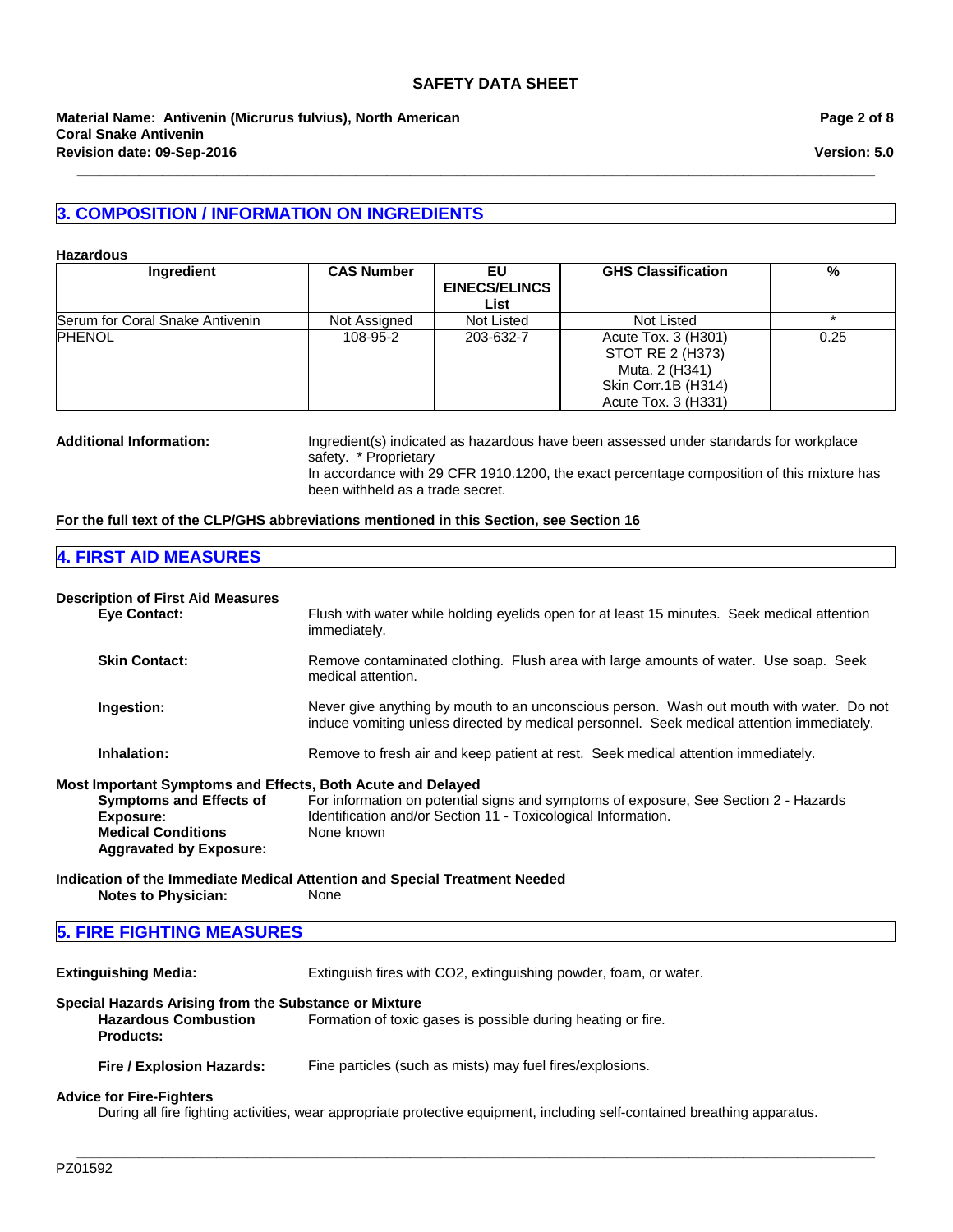**Revision date: 09-Sep-2016 Material Name: Antivenin (Micrurus fulvius), North American Coral Snake Antivenin**

## **6. ACCIDENTAL RELEASE MEASURES**

#### **Personal Precautions, Protective Equipment and Emergency Procedures**

Personnel involved in clean-up should wear appropriate personal protective equipment (see Section 8). Minimize exposure.

**\_\_\_\_\_\_\_\_\_\_\_\_\_\_\_\_\_\_\_\_\_\_\_\_\_\_\_\_\_\_\_\_\_\_\_\_\_\_\_\_\_\_\_\_\_\_\_\_\_\_\_\_\_\_\_\_\_\_\_\_\_\_\_\_\_\_\_\_\_\_\_\_\_\_\_\_\_\_\_\_\_\_\_\_\_\_\_\_\_\_\_\_\_\_\_\_\_\_\_\_\_\_\_**

#### **Environmental Precautions**

Place waste in an appropriately labeled, sealed container for disposal. Care should be taken to avoid environmental release.

#### **Methods and Material for Containment and Cleaning Up**

| <b>Measures for Cleaning /</b><br><b>Collecting:</b> | Contain the source of spill if it is safe to do so. Collect spill with absorbent material. Clean spill<br>area thoroughly. |  |
|------------------------------------------------------|----------------------------------------------------------------------------------------------------------------------------|--|
| Additional Consideration for                         | Non conception percepsed abouted be evenuated from effected area. Depart emergency                                         |  |

| Additional Consideration for | Non-essential personnel should be evacuated from affected area. Report emergency            |
|------------------------------|---------------------------------------------------------------------------------------------|
| Large Spills:                | situations immediately. Clean up operations should only be undertaken by trained personnel. |

## **7. HANDLING AND STORAGE**

#### **Precautions for Safe Handling**

Avoid inhalation and contact with skin, eye, and clothing. When handling, use appropriate personal protective equipment (see Section 8). Wash hands and any exposed skin after removal of PPE. Releases to the environment should be avoided. Review and implement appropriate technical and procedural waste water and waste disposal measures to prevent occupational exposure or environmental releases. Potential points of process emissions of this material to the atmosphere should be controlled with dust collectors, HEPA filtration systems or other equivalent controls. Restrict access to work area. Ground and bond all bulk transfer equipment. Minimize dust generation. Use appropriate engineering controls to maintain exposures below the B-OEB taking all applicable routes of exposure into consideration. A change area to facilitate 'good laboratory/manufacturing' decontamination practices is recommended.

#### **Conditions for Safe Storage, Including any Incompatibilities**

| <b>Storage Conditions:</b> | Store as directed by product packaging. |
|----------------------------|-----------------------------------------|
| Specific end use(s):       | Pharmaceutical drug product             |

## **8. EXPOSURE CONTROLS / PERSONAL PROTECTION**

#### **Control Parameters**

**Refer to available public information for specific member state Occupational Exposure Limits.**

**\_\_\_\_\_\_\_\_\_\_\_\_\_\_\_\_\_\_\_\_\_\_\_\_\_\_\_\_\_\_\_\_\_\_\_\_\_\_\_\_\_\_\_\_\_\_\_\_\_\_\_\_\_\_\_\_\_\_\_\_\_\_\_\_\_\_\_\_\_\_\_\_\_\_\_\_\_\_\_\_\_\_\_\_\_\_\_\_\_\_\_\_\_\_\_\_\_\_\_\_\_\_\_**

#### **PHENOL**

| <b>ACGIH Threshold Limit Value (TWA)</b><br><b>ACGIH - Biological Exposure Limit:</b><br><b>Australia TWA</b> | 5 ppm<br>250 mg/g creatinine<br>1 ppm<br>4 mg/m <sup>3</sup> |
|---------------------------------------------------------------------------------------------------------------|--------------------------------------------------------------|
| Austria OEL - MAKs                                                                                            | 2 ppm<br>8 mg/m <sup>3</sup>                                 |
| <b>Belgium OEL - TWA</b>                                                                                      | 2 ppm<br>8 mg/m $3$                                          |
| <b>Bulgaria OEL - TWA</b>                                                                                     | 2 ppm<br>8 mg/m $3$                                          |
| <b>Bulgaria - Biological Exposure Limit:</b>                                                                  | $200 \text{ mg/L}$                                           |
| <b>Cyprus OEL - TWA</b>                                                                                       | 8 mg/m $3$<br>2 ppm                                          |
| <b>Czech Republic OEL - TWA</b>                                                                               | 7.5 mg/m <sup>3</sup>                                        |
| Denmark OEL - TWA                                                                                             | 1 ppm<br>4 mg/m <sup>3</sup>                                 |
| <b>Estonia OEL - TWA</b>                                                                                      | 2 ppm<br>7.8 mg/m <sup>3</sup>                               |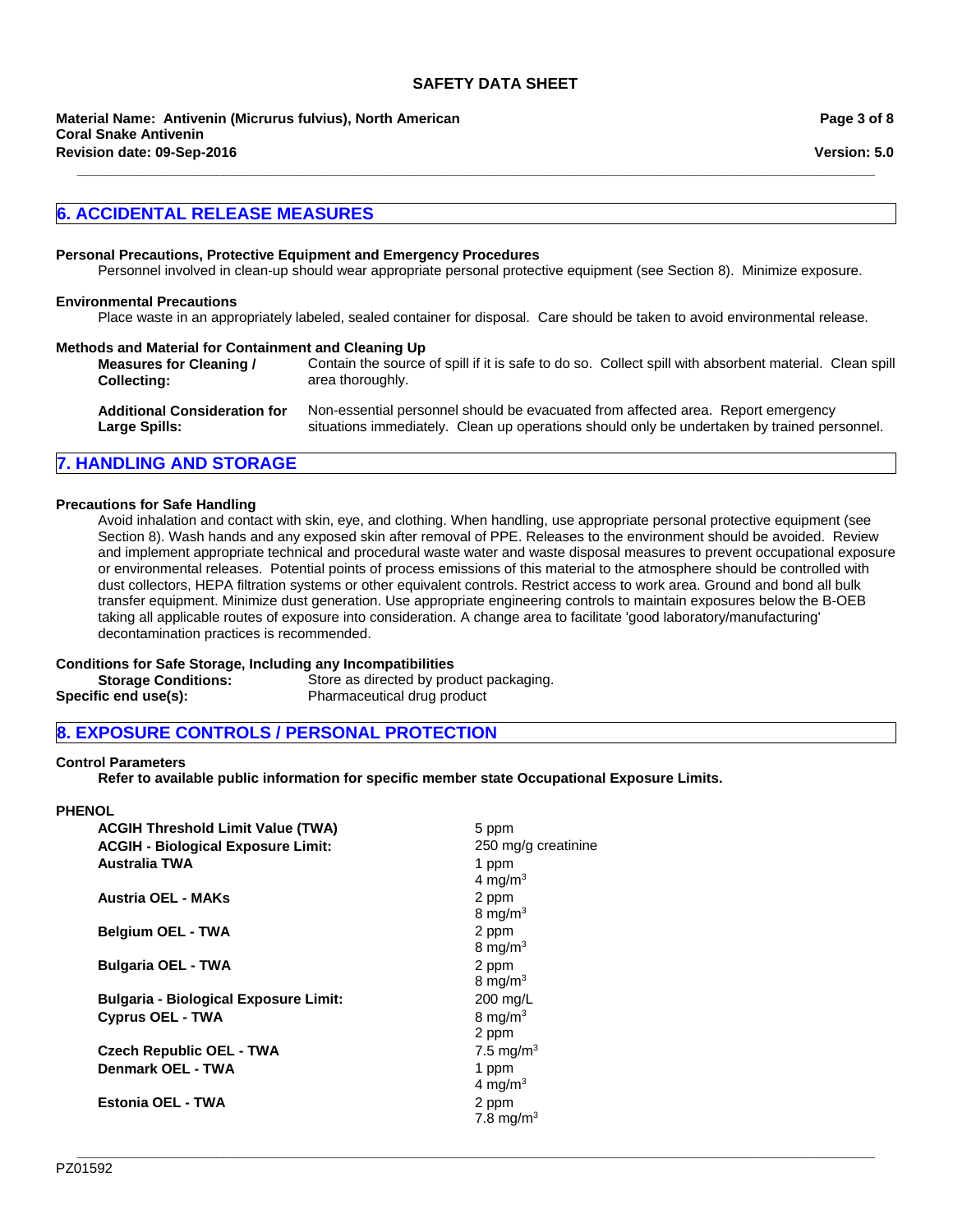**\_\_\_\_\_\_\_\_\_\_\_\_\_\_\_\_\_\_\_\_\_\_\_\_\_\_\_\_\_\_\_\_\_\_\_\_\_\_\_\_\_\_\_\_\_\_\_\_\_\_\_\_\_\_\_\_\_\_\_\_\_\_\_\_\_\_\_\_\_\_\_\_\_\_\_\_\_\_\_\_\_\_\_\_\_\_\_\_\_\_\_\_\_\_\_\_\_\_\_\_\_\_\_**

**Material Name: Antivenin (Micrurus fulvius), North American Coral Snake Antivenin Revision date: 09-Sep-2016**

**Page 4 of 8**

**Version: 5.0**

| <b>Finland OEL - TWA</b>                                               | 2 ppm                 |
|------------------------------------------------------------------------|-----------------------|
|                                                                        | 8 mg/ $m3$            |
| <b>Finland - Biological Exposure Limit:</b>                            | 1.3 mmol/L            |
| <b>France OEL - TWA</b>                                                | 2 ppm                 |
|                                                                        | 7.8 mg/m <sup>3</sup> |
| Germany - TRGS 900 - TWAs                                              | 2 ppm                 |
|                                                                        | 8 mg/ $m3$            |
| <b>Germany - Biological Exposure Limit:</b><br><b>Greece OEL - TWA</b> | $120$ mg/g            |
|                                                                        | 2 ppm<br>8 mg/m $3$   |
| <b>Hungary OEL - TWA</b>                                               | 8 mg/m $3$            |
| <b>Ireland OEL - TWAs</b>                                              | 2 ppm                 |
|                                                                        | 8 mg/m $3$            |
| Italy OEL - TWA                                                        | 2 ppm                 |
|                                                                        | 8.0 mg/m <sup>3</sup> |
| Latvia OEL - TWA                                                       | 2 ppm                 |
|                                                                        | 8 mg/ $m3$            |
| Lithuania OEL - TWA                                                    | 2 ppm                 |
|                                                                        | 8 mg/m $3$            |
| <b>Luxembourg OEL - TWA</b>                                            | 2 ppm                 |
|                                                                        | 8 mg/ $m3$            |
| <b>Malta OEL - TWA</b>                                                 | 2 ppm                 |
|                                                                        | 8 mg/ $m3$            |
| <b>Netherlands OEL - TWA</b>                                           | 8 mg/m $3$            |
| <b>OSHA - Final PELS - TWAs:</b>                                       | 5 ppm                 |
|                                                                        | 19 mg/m $3$           |
| <b>Poland OEL - TWA</b>                                                | 7.8 mg/m <sup>3</sup> |
| <b>Portugal OEL - TWA</b>                                              | 2 ppm                 |
|                                                                        | 8 mg/ $m3$            |
| <b>Romania OEL - TWA</b>                                               | 2 ppm                 |
|                                                                        | 8 mg/m $3$            |
| Romania - Biological Exposure Limit:                                   | 50 mg/L               |
| Slovakia OEL - TWA                                                     | 2 ppm                 |
|                                                                        | 7.8 mg/m <sup>3</sup> |
| Slovak Republic - Biological Exposure Limit:<br>Slovenia OEL - TWA     | 200 mg/L              |
|                                                                        | 2 ppm<br>8 mg/ $m3$   |
| Spain OEL - TWA                                                        | 2 ppm                 |
|                                                                        | 8 mg/m $3$            |
| <b>Spain - Biological Exposure Limit:</b>                              | 120 mg/g Creatinine   |
| <b>Sweden OEL - TWAs</b>                                               | 1 ppm                 |
|                                                                        | 4 mg/ $m3$            |
| <b>Switzerland OEL -TWAs</b>                                           | 5 ppm                 |
|                                                                        | 19 mg/m $3$           |
| Vietnam OEL - TWAs                                                     | 4 mg/ $m3$            |

The purpose of the Occupational Exposure Band (OEB) classification system is to separate substances into different Hazard categories when the available data are sufficient to do so, but inadequate to establish an Occupational Exposure Limit (OEL). The OEB given is based upon an analysis of all currently available data; as such, this value may be subject to revision when new information becomes available.

**\_\_\_\_\_\_\_\_\_\_\_\_\_\_\_\_\_\_\_\_\_\_\_\_\_\_\_\_\_\_\_\_\_\_\_\_\_\_\_\_\_\_\_\_\_\_\_\_\_\_\_\_\_\_\_\_\_\_\_\_\_\_\_\_\_\_\_\_\_\_\_\_\_\_\_\_\_\_\_\_\_\_\_\_\_\_\_\_\_\_\_\_\_\_\_\_\_\_\_\_\_\_\_**

#### **Serum for Coral Snake Antivenin**

Pfizer Occupational Exposure B-OEB Default (control exposure to the range of 10 µg/day to <100 µg/day) **Band (OEB):**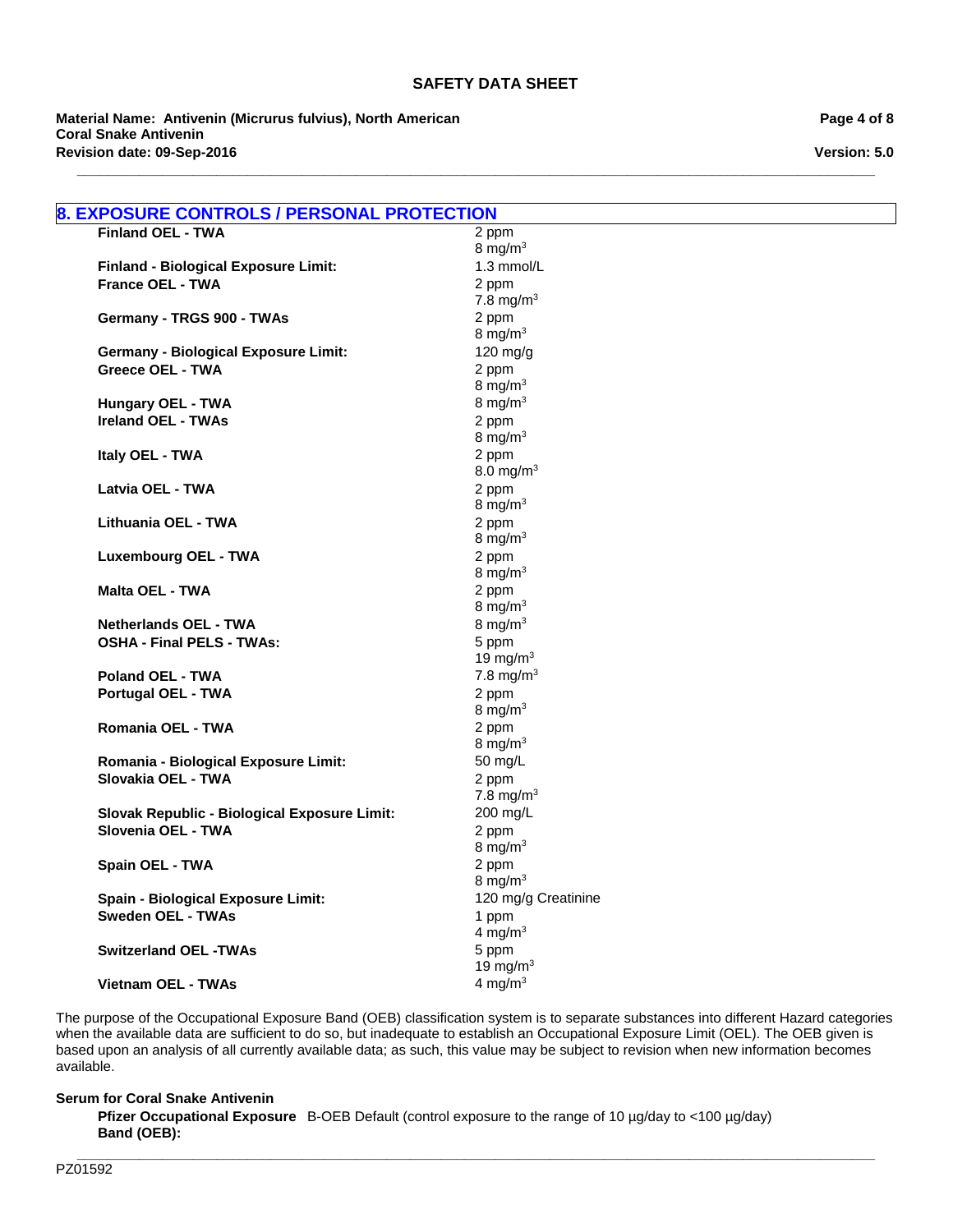**\_\_\_\_\_\_\_\_\_\_\_\_\_\_\_\_\_\_\_\_\_\_\_\_\_\_\_\_\_\_\_\_\_\_\_\_\_\_\_\_\_\_\_\_\_\_\_\_\_\_\_\_\_\_\_\_\_\_\_\_\_\_\_\_\_\_\_\_\_\_\_\_\_\_\_\_\_\_\_\_\_\_\_\_\_\_\_\_\_\_\_\_\_\_\_\_\_\_\_\_\_\_\_**

**Revision date: 09-Sep-2016 Material Name: Antivenin (Micrurus fulvius), North American Coral Snake Antivenin**

## **8. EXPOSURE CONTROLS / PERSONAL PROTECTION**

| <b>Exposure Controls</b>                 |                                                                                                                                                                                                                                                                                                                                                                                                                             |
|------------------------------------------|-----------------------------------------------------------------------------------------------------------------------------------------------------------------------------------------------------------------------------------------------------------------------------------------------------------------------------------------------------------------------------------------------------------------------------|
| <b>Engineering Controls:</b>             | Engineering controls should be used as the primary means to control exposures. Use process<br>containment, local exhaust ventilation, biosafety cabinet, or other engineering controls to<br>maintain airborne levels within the B-OEB range. It is recommended that all large scale<br>operations should be fully enclosed. Air recirculation is not recommended.                                                          |
| <b>Personal Protective</b><br>Equipment: | Refer to applicable national standards and regulations in the selection and use of personal<br>protective equipment (PPE). Contact your safety and health professional or safety equipment<br>supplier for assistance in selecting the correct protective clothing/equipment based on an<br>assessment of the workplace conditions, other chemicals used or present in the workplace and<br>specific operational processes. |
| Hands:                                   | Impervious gloves (e.g. Nitrile, etc.) are recommended if skin contact with drug product is<br>possible and for bulk processing operations. (Protective gloves must meet the standards in<br>accordance with EN374, ASTM F1001 or international equivalent.)                                                                                                                                                                |
| Eyes:                                    | Wear safety glasses or goggles if eye contact is possible. (Eye protection must meet the<br>standards in accordance with EN166, ANSI Z87.1 or international equivalent.)                                                                                                                                                                                                                                                    |
| Skin:                                    | Impervious protective clothing is recommended if skin contact with drug product is possible and<br>for bulk processing operations. (Protective clothing must meet the standards in accordance<br>with EN13982, ANSI 103 or international equivalent.)                                                                                                                                                                       |
| <b>Respiratory protection:</b>           | Under normal conditions of use, if the applicable Occupational Exposure Limit (OEL) is<br>exceeded, wear an appropriate respirator with a protection factor sufficient to control exposures<br>to below the OEL (e.g. particulate respirator with a half mask, P3 filter). (Respirators must<br>meet the standards in accordance with EN140, EN143, ASTM F2704-10 or international<br>equivalent.)                          |

# **9. PHYSICAL AND CHEMICAL PROPERTIES**

| <b>Physical State:</b><br>Odor:<br><b>Molecular Formula:</b>                                                                                                                                                                                       | Lyophilized powder<br>No data available.<br>Mixture                                                     |                                                             | Color:<br><b>Odor Threshold:</b><br><b>Molecular Weight:</b> | No data available.<br>No data available.<br>Mixture |
|----------------------------------------------------------------------------------------------------------------------------------------------------------------------------------------------------------------------------------------------------|---------------------------------------------------------------------------------------------------------|-------------------------------------------------------------|--------------------------------------------------------------|-----------------------------------------------------|
| <b>Solvent Solubility:</b><br><b>Water Solubility:</b><br>pH:<br>Melting/Freezing Point (°C):<br><b>Boiling Point (°C):</b><br>Partition Coefficient: (Method, pH, Endpoint, Value)<br><b>Serum for Coral Snake Antivenin</b><br>No data available | No data available<br>No data available<br>No data available.<br>No data available<br>No data available. |                                                             |                                                              |                                                     |
| <b>PHENOL</b><br>No data available                                                                                                                                                                                                                 |                                                                                                         |                                                             |                                                              |                                                     |
| Decomposition Temperature (°C):                                                                                                                                                                                                                    | No data available.                                                                                      |                                                             |                                                              |                                                     |
| <b>Evaporation Rate (Gram/s):</b><br>Vapor Pressure (kPa):<br>Vapor Density (g/ml):<br><b>Relative Density:</b><br><b>Viscosity:</b>                                                                                                               | No data available<br>No data available<br>No data available<br>No data available<br>No data available   |                                                             |                                                              |                                                     |
| <b>Flammablity:</b><br>Autoignition Temperature (Solid) (°C):<br><b>Flammability (Solids):</b><br>Flash Point (Liquid) (°C):                                                                                                                       |                                                                                                         | No data available<br>No data available<br>No data available |                                                              |                                                     |

**\_\_\_\_\_\_\_\_\_\_\_\_\_\_\_\_\_\_\_\_\_\_\_\_\_\_\_\_\_\_\_\_\_\_\_\_\_\_\_\_\_\_\_\_\_\_\_\_\_\_\_\_\_\_\_\_\_\_\_\_\_\_\_\_\_\_\_\_\_\_\_\_\_\_\_\_\_\_\_\_\_\_\_\_\_\_\_\_\_\_\_\_\_\_\_\_\_\_\_\_\_\_\_**

**Page 5 of 8**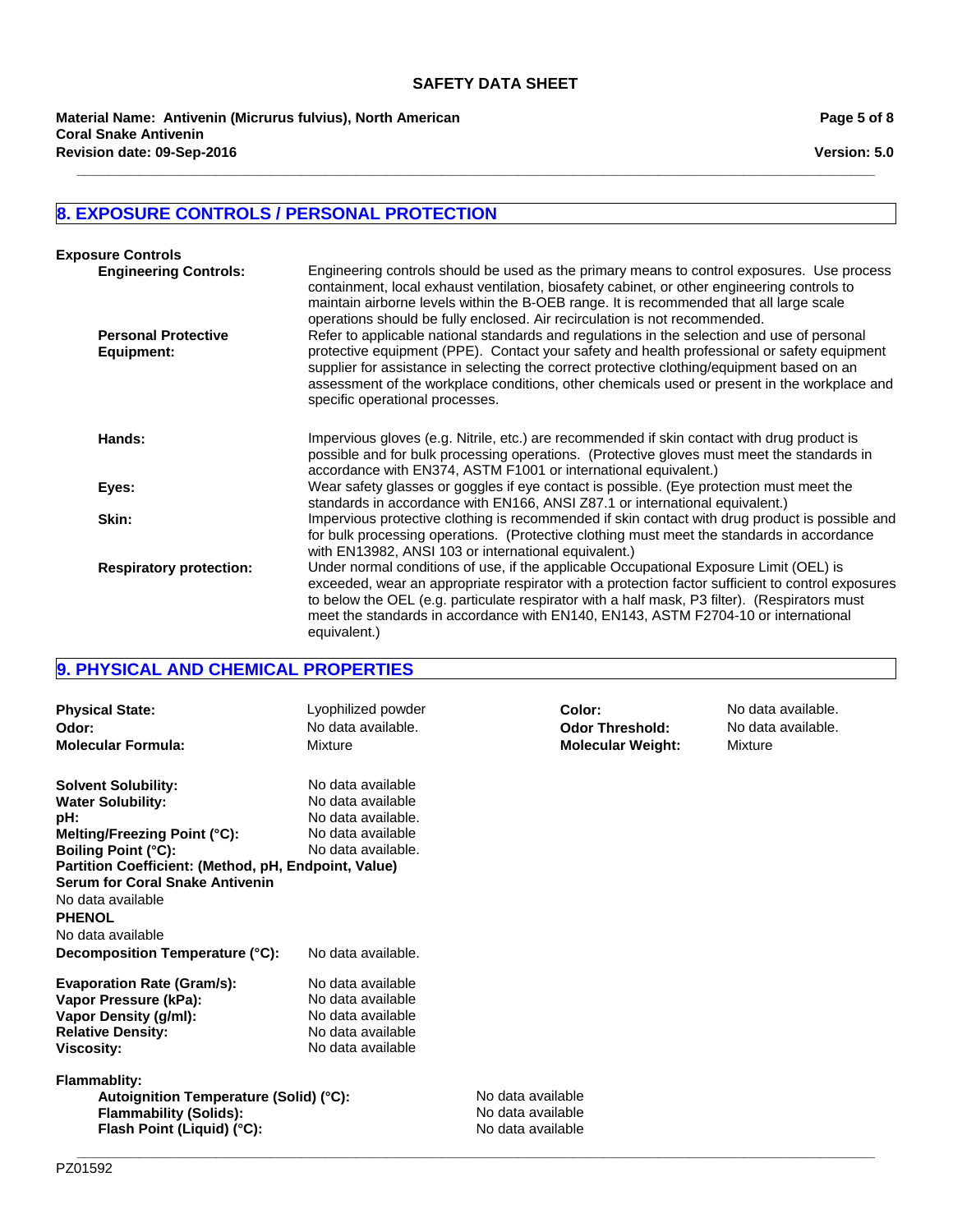**\_\_\_\_\_\_\_\_\_\_\_\_\_\_\_\_\_\_\_\_\_\_\_\_\_\_\_\_\_\_\_\_\_\_\_\_\_\_\_\_\_\_\_\_\_\_\_\_\_\_\_\_\_\_\_\_\_\_\_\_\_\_\_\_\_\_\_\_\_\_\_\_\_\_\_\_\_\_\_\_\_\_\_\_\_\_\_\_\_\_\_\_\_\_\_\_\_\_\_\_\_\_\_**

**Revision date: 09-Sep-2016 Material Name: Antivenin (Micrurus fulvius), North American Coral Snake Antivenin**

**Page 6 of 8**

**Version: 5.0**

**Upper Explosive Limits (Liquid) (% by Vol.):** No data available Lower Explosive Limits (Liquid) (% by Vol.): No data available

## **10. STABILITY AND REACTIVITY**

| <b>Reactivity:</b><br><b>Chemical Stability:</b><br><b>Possibility of Hazardous Reactions</b> | No data available<br>Stable under normal conditions of use.                                                                                                            |
|-----------------------------------------------------------------------------------------------|------------------------------------------------------------------------------------------------------------------------------------------------------------------------|
| <b>Oxidizing Properties:</b><br><b>Conditions to Avoid:</b>                                   | No data available<br>Fine particles (such as mists) may fuel fires/explosions. As a precautionary measure, keep<br>away from heat sources and electrostatic discharge. |
| <b>Incompatible Materials:</b><br><b>Hazardous Decomposition</b><br><b>Products:</b>          | As a precautionary measure, keep away from strong oxidizers<br>No data available                                                                                       |

## **11. TOXICOLOGICAL INFORMATION**

#### **Information on Toxicological Effects**

**General Information:** Toxicological properties of the formulation have not been fully investigated. The information included in this section describes the potential hazards of the individual ingredients. **Short Term:** May cause skin irritation. May be harmful if absorbed through the skin. (based on components) . **Known Clinical Effects:** Individuals sensitive to this material or other materials in its chemical class may develop allergic reactions. Serious allergic reactions, including anaphylaxis, have been reported. Based on human experience, possible adverse effects following exposure to this compound may include flushing, itching, hives, redness and swelling of the skin (urticaria), shortness of breath (dyspnea), blue appearance (cyanosis), and vomiting.

#### **Acute Toxicity: (Species, Route, End Point, Dose)**

#### **PHENOL**

RabbitDermalLD50 630mg/kg MouseOralLD50 270mg/kg RatOralLD50 317mg/kg RatDermalLD50 525mg/kg

#### **Reproduction & Development Toxicity: (Duration, Species, Route, Dose, End Point, Effect(s))**

#### **PHENOL**

Fertility and Embryonic DevelopmentRatOral53mg/kgLOAELMaternal Toxicity, Fetotoxicity, Not Teratogenic Embryo / Fetal DevelopmentRatIntraperitoneal200mg/kgNOAELNo effects at maximum dose 2 Generation Reproductive ToxicityRatOral1000ppmNOAELNo effects at maximum dose Embryo / Fetal DevelopmentRatOral120mg/kgLOAELFetotoxicity, Not Teratogenic

**\_\_\_\_\_\_\_\_\_\_\_\_\_\_\_\_\_\_\_\_\_\_\_\_\_\_\_\_\_\_\_\_\_\_\_\_\_\_\_\_\_\_\_\_\_\_\_\_\_\_\_\_\_\_\_\_\_\_\_\_\_\_\_\_\_\_\_\_\_\_\_\_\_\_\_\_\_\_\_\_\_\_\_\_\_\_\_\_\_\_\_\_\_\_\_\_\_\_\_\_\_\_\_**

#### **Carcinogenicity: (Duration, Species, Route, Dose, End Point, Effect(s))**

#### **PHENOL**

103 Week(s)RatOral5,000ppmNOAELNot carcinogenic 103 Week(s)MouseOral5,000ppmNOAELNot carcinogenic

**Carcinogen Status:** None of the components of this formulation are listed as a carcinogen by IARC, NTP or OSHA.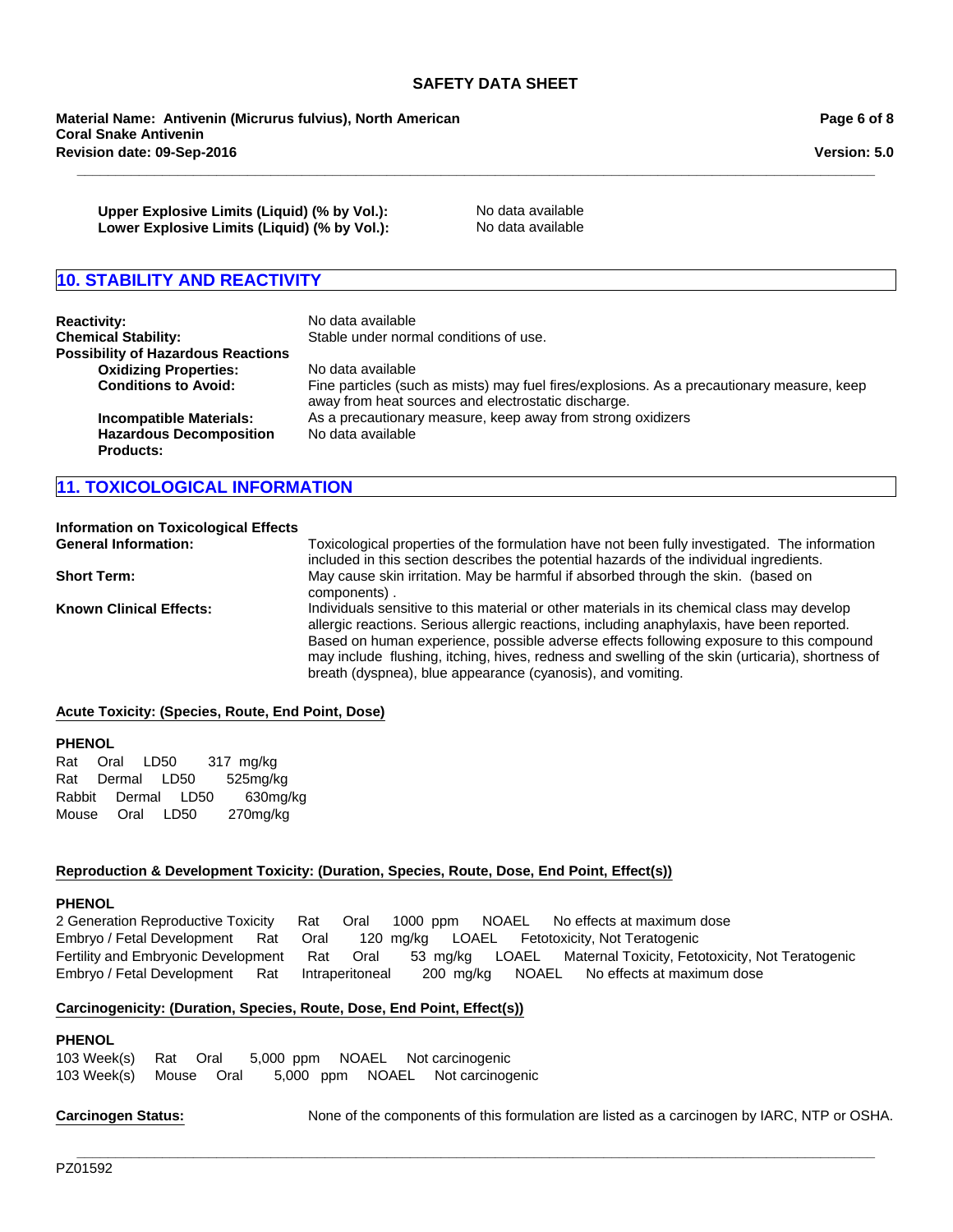**\_\_\_\_\_\_\_\_\_\_\_\_\_\_\_\_\_\_\_\_\_\_\_\_\_\_\_\_\_\_\_\_\_\_\_\_\_\_\_\_\_\_\_\_\_\_\_\_\_\_\_\_\_\_\_\_\_\_\_\_\_\_\_\_\_\_\_\_\_\_\_\_\_\_\_\_\_\_\_\_\_\_\_\_\_\_\_\_\_\_\_\_\_\_\_\_\_\_\_\_\_\_\_**

**Revision date: 09-Sep-2016 Material Name: Antivenin (Micrurus fulvius), North American Coral Snake Antivenin**

## **11. TOXICOLOGICAL INFORMATION**

#### **PHENOL**

**IARC:** Group 3 (Not Classifiable)

## **12. ECOLOGICAL INFORMATION**

**Environmental Overview:** Environmental properties of the formulation have not been investigated. Releases to the environment should be avoided.

## **Toxicity:**

**Aquatic Toxicity: (Species, Method, End Point, Duration, Result)**

#### **PHENOL**

| Selenastrum capricornutum (Green Alga) | EC50              | 96 Hours  | 150 mg/L           |
|----------------------------------------|-------------------|-----------|--------------------|
| Pimephales promelas (Fathead Minnow)   | <b>LC50</b>       | 96 Hours  | $24 \text{ mq/L}$  |
| Oncorhynchus mykiss (Rainbow Trout)    | LC50              | 96 Hours  | $8.9 \text{ mg/L}$ |
| Lepomis macrochirus (Bluegill Sunfish) | LC50              | 96 Hours  | 23.88 mg/L         |
| Daphnia magna (Water Flea)<br>LC50     | 48 Hours          | 13 $mq/L$ |                    |
|                                        |                   |           |                    |
| <b>Persistence and Degradability:</b>  | No data available |           |                    |
| <b>Bio-accumulative Potential:</b>     | No data available |           |                    |

## **13. DISPOSAL CONSIDERATIONS**

**Waste Treatment Methods:** Dispose of waste in accordance with all applicable laws and regulations. Member State specific and Community specific provisions must be considered. Considering the relevant known environmental and human health hazards of the material, review and implement appropriate technical and procedural waste water and waste disposal measures to prevent occupational exposure and environmental release. It is recommended that waste minimization be practiced. The best available technology should be utilized to prevent environmental releases. This may include destructive techniques for waste and wastewater.

### **PHENOL**

**RCRA - U Series Wastes** Listed

**\_\_\_\_\_\_\_\_\_\_\_\_\_\_\_\_\_\_\_\_\_\_\_\_\_\_\_\_\_\_\_\_\_\_\_\_\_\_\_\_\_\_\_\_\_\_\_\_\_\_\_\_\_\_\_\_\_\_\_\_\_\_\_\_\_\_\_\_\_\_\_\_\_\_\_\_\_\_\_\_\_\_\_\_\_\_\_\_\_\_\_\_\_\_\_\_\_\_\_\_\_\_\_**

## **14. TRANSPORT INFORMATION**

#### **The following refers to all modes of transportation unless specified below.**

This material is not regulated for transportation / carriage.

**Page 7 of 8**